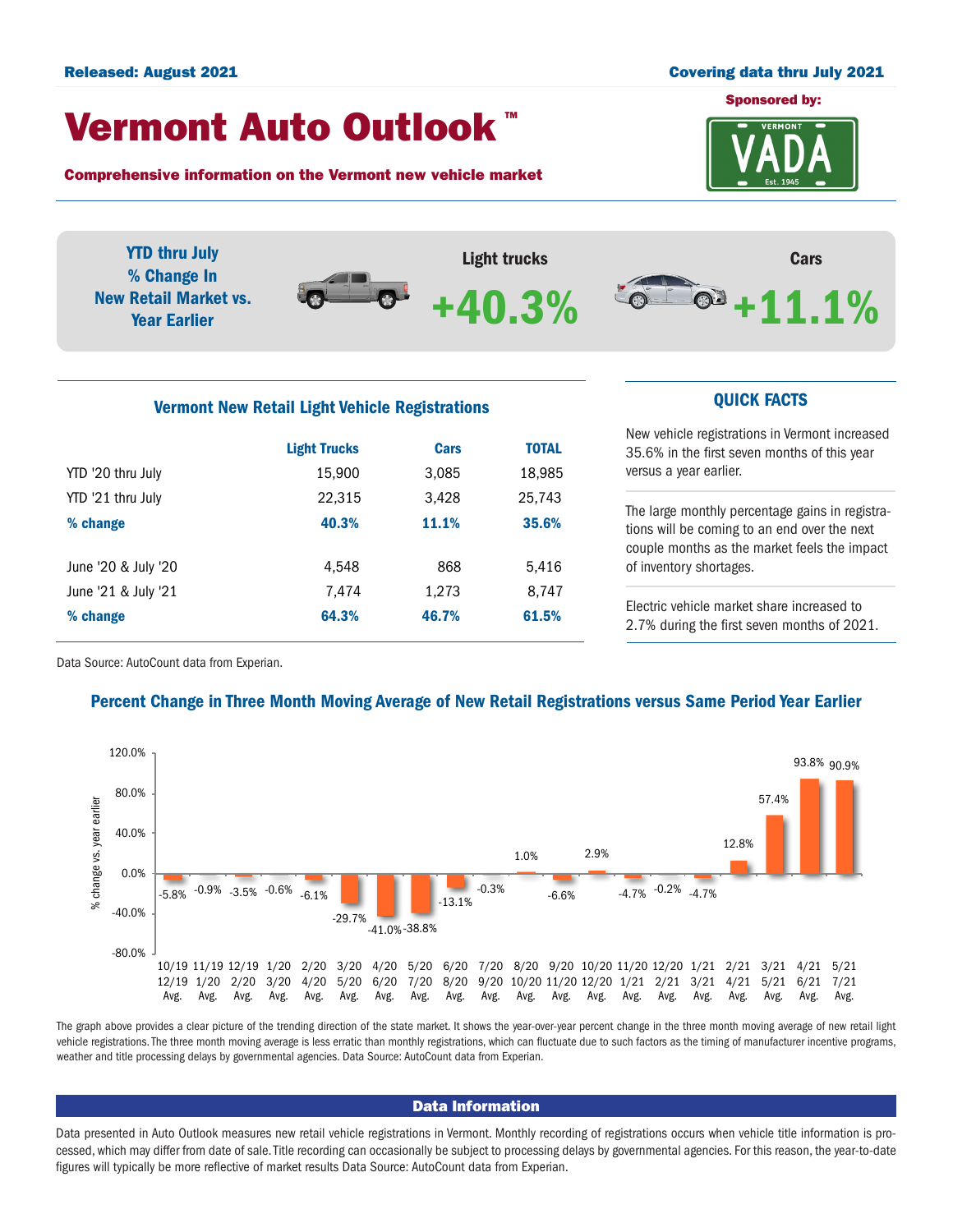# Page 2 Released: August 2021



| Vermont New Retail Car and Light Truck Registrations                    |                      |                         |                |                      |                 |            |          |      |                          |         |  |
|-------------------------------------------------------------------------|----------------------|-------------------------|----------------|----------------------|-----------------|------------|----------|------|--------------------------|---------|--|
|                                                                         |                      | June and July Combined  |                | <b>YTD thru July</b> |                 | <b>YTD</b> |          |      |                          |         |  |
|                                                                         | Number<br>of dealers | 2020                    | 2021           | % chg.               | 2020            | 2021       | % chg.   | 2020 | Market Share (%)<br>2021 | Chg.    |  |
| <b>TOTAL</b>                                                            |                      | 5,416                   | 8,747          | 61.5%                | 18,985          | 25,743     | 35.6%    |      |                          |         |  |
| Cars                                                                    |                      | 868                     | 1,273          | 46.7%                | 3,085           | 3,428      | 11.1%    | 16.2 | 13.3                     | $-2.9$  |  |
| <b>Trucks</b>                                                           |                      | 4,548                   | 7,474          | 64.3%                | 15,900          | 22,315     | 40.3%    | 83.8 | 86.7                     | 2.9     |  |
|                                                                         |                      |                         |                |                      |                 |            |          |      |                          |         |  |
| <b>Domestic Brands</b>                                                  |                      | 2,277                   | 3,785          | 66.2%                | 8,503           | 11,283     | 32.7%    | 44.8 | 43.8                     | $-1.0$  |  |
| European Brands                                                         |                      | 433                     | 704            | 62.6%                | 1,355           | 1,972      | 45.5%    | 7.1  | 7.7                      | 0.5     |  |
| Japanese Brands                                                         |                      | 2,487                   | 3,812          | 53.3%                | 8,367           | 11,293     | 35.0%    | 44.1 | 43.9                     | $-0.2$  |  |
| Korean Brands                                                           |                      | 219                     | 446            | 103.7%               | 760             | 1,195      | 57.2%    | 4.0  | 4.6                      | 0.6     |  |
| Acura                                                                   | $\mathbf{1}$         | 30                      | 43             | 43.3%                | 73              | 128        | 75.3%    | 0.4  | 0.5                      | 0.1     |  |
| Alfa Romeo                                                              | 1                    | $\mathbf{1}$            | $\overline{2}$ | 100.0%               | $6\phantom{1}6$ | 4          | $-33.3%$ | 0.0  | 0.0                      | 0.0     |  |
| Audi                                                                    | $\overline{2}$       | 59                      | 115            | 94.9%                | 211             | 375        | 77.7%    | 1.1  | 1.5                      | 0.3     |  |
| <b>BMW</b>                                                              |                      | 24                      | 56             | 133.3%               | 81              | 155        | 91.4%    | 0.4  | 0.6                      | 0.2     |  |
| <b>Buick</b>                                                            | 9                    | 49                      | 150            | 206.1%               | 219             | 351        | 60.3%    | 1.2  | $1.4\,$                  | 0.2     |  |
| Cadillac                                                                | 5                    | 10                      | 32             | 220.0%               | 44              | 101        | 129.5%   | 0.2  | 0.4                      | 0.2     |  |
| Chevrolet                                                               | 13                   | 495                     | 714            | 44.2%                | 2,033           | 2,344      | 15.3%    | 10.7 | 9.1                      | $-1.6$  |  |
| Chrysler                                                                | 10                   | 13                      | 21             | 61.5%                | 38              | 83         | 118.4%   | 0.2  | 0.3                      | $0.1\,$ |  |
| Dodge                                                                   | 9                    | 28                      | 63             | 125.0%               | 116             | 144        | 24.1%    | 0.6  | 0.6                      | $-0.1$  |  |
| <b>FIAT</b>                                                             | 1                    | 5                       | $\mathbf{1}$   | $-80.0%$             | 10              | 6          | $-40.0%$ | 0.1  | 0.0                      | 0.0     |  |
| Ford                                                                    | 16                   | 702                     | 1,002          | 42.7%                | 2,590           | 3,271      | 26.3%    | 13.6 | 12.7                     | $-0.9$  |  |
| Genesis                                                                 | $\mathbf{1}$         | $\overline{2}$          | $\overline{2}$ | 0.0%                 | 4               | 7          | 75.0%    | 0.0  | 0.0                      | 0.0     |  |
| <b>GMC</b>                                                              | 9                    | 285                     | 514            | 80.4%                | 1,160           | 1,540      | 32.8%    | 6.1  | 6.0                      | $-0.1$  |  |
| Honda                                                                   | 4                    | 415                     | 800            | 92.8%                | 1,371           | 2,082      | 51.9%    | 7.2  | 8.1                      | $0.9\,$ |  |
| Hyundai                                                                 | 3                    | 84                      | 186            | 121.4%               | 280             | 451        | 61.1%    | 1.5  | 1.8                      | $0.3\,$ |  |
| Infiniti                                                                | 0                    | $\pmb{0}$               | 4              |                      | 3               | 10         | 233.3%   | 0.0  | 0.0                      | $0.0\,$ |  |
| Jaguar                                                                  | 0                    | $\overline{\mathbf{c}}$ | 4              | 100.0%               | 4               | 7          | 75.0%    | 0.0  | 0.0                      | $0.0\,$ |  |
| Jeep                                                                    | 9                    | 352                     | 610            | 73.3%                | 1,071           | 1,735      | 62.0%    | 5.6  | 6.7                      | $1.1$   |  |
| Kia                                                                     | 3                    | 133                     | 258            | 94.0%                | 476             | 737        | 54.8%    | 2.5  | 2.9                      | 0.4     |  |
| Land Rover                                                              | $\mathbf 0$          | 4                       | 18             | 350.0%               | 24              | 58         | 141.7%   | 0.1  | 0.2                      | $0.1\,$ |  |
| Lexus                                                                   | 0                    | 5                       | 17             |                      | 20              | 60         | 200.0%   | 0.1  | 0.2                      | 0.1     |  |
| Lincoln                                                                 |                      | 5                       | 19             | 280.0%               | 44              | 43         | $-2.3%$  | 0.2  | 0.2                      | $-0.1$  |  |
| Mazda                                                                   | 2                    | 73                      | 168            | 130.1%               | 213             | 435        | 104.2%   | 1.1  | 1.7                      | 0.6     |  |
| Mercedes                                                                | $\mathbf{1}$         | 23                      | 50             | 117.4%               | 78              | 174        | 123.1%   | 0.4  | 0.7                      | 0.3     |  |
| <b>MINI</b>                                                             | 1                    | 10                      | 19             | 90.0%                | 19              | 54         | 184.2%   | 0.1  | 0.2                      | 0.1     |  |
| Mitsubishi                                                              | 2                    | 61                      | 108            | 77.0%                | 221             | 249        | 12.7%    | 1.2  | $1.0$                    | $-0.2$  |  |
| Nissan                                                                  | 5 <sup>1</sup>       | 160                     | 301            | 88.1%                | 736             | 834        | 13.3%    | 3.9  | 3.2                      | $-0.6$  |  |
| Other                                                                   |                      | 43                      | 19             | $-55.8%$             | 98              | 36         | $-63.3%$ | 0.5  | 0.1                      | $-0.4$  |  |
| Porsche                                                                 | $\overline{0}$       | 4                       | 5              | 25.0%                | 13              | 20         | 53.8%    | 0.1  | 0.1                      | 0.0     |  |
| Ram                                                                     | 6                    | 317                     | 616            | 94.3%                | 1,110           | 1,497      | 34.9%    | 5.8  | 5.8                      | 0.0     |  |
| Subaru                                                                  |                      | 780                     | 969            | 24.2%                | 2,600           | 3,075      | 18.3%    | 13.7 | 11.9                     | $-1.8$  |  |
| Tesla                                                                   | 0                    | 20                      | 41             | 105.0%               | 75              | 170        | 126.7%   | 0.4  | 0.7                      | 0.3     |  |
| Toyota                                                                  |                      | 927                     | 1,389          | 49.8%                | 3,057           | 4,396      | 43.8%    | 16.1 | 17.1                     | $1.0\,$ |  |
| Volkswagen                                                              |                      | 232                     | 301            | 29.7%                | 702             | 812        | 15.7%    | 3.7  | 3.2                      | $-0.5$  |  |
| Volvo                                                                   | 2                    | 63                      | 130            | 106.3%               | 185             | 299        | 61.6%    | 1.0  | 1.2                      | 0.2     |  |
| Source: AutoCount data from Experian<br>Top ten brands are shaded grey. |                      |                         |                |                      |                 |            |          |      |                          |         |  |

At Auto Outlook, we strive to provide accurate analyses based upon the data available to us. Auto Outlook can make no representation or warranty with respect to the accuracy or completeness of the data we provide or the projections that we make based upon such data. Auto Outlook expressly disclaims any such warranties, and undue reliance should not be placed on any analysis. Auto Outlook undertakes no obligation to revise any forecasts or analyses, whether as a result of any new data, the occurrence of future events, or otherwise.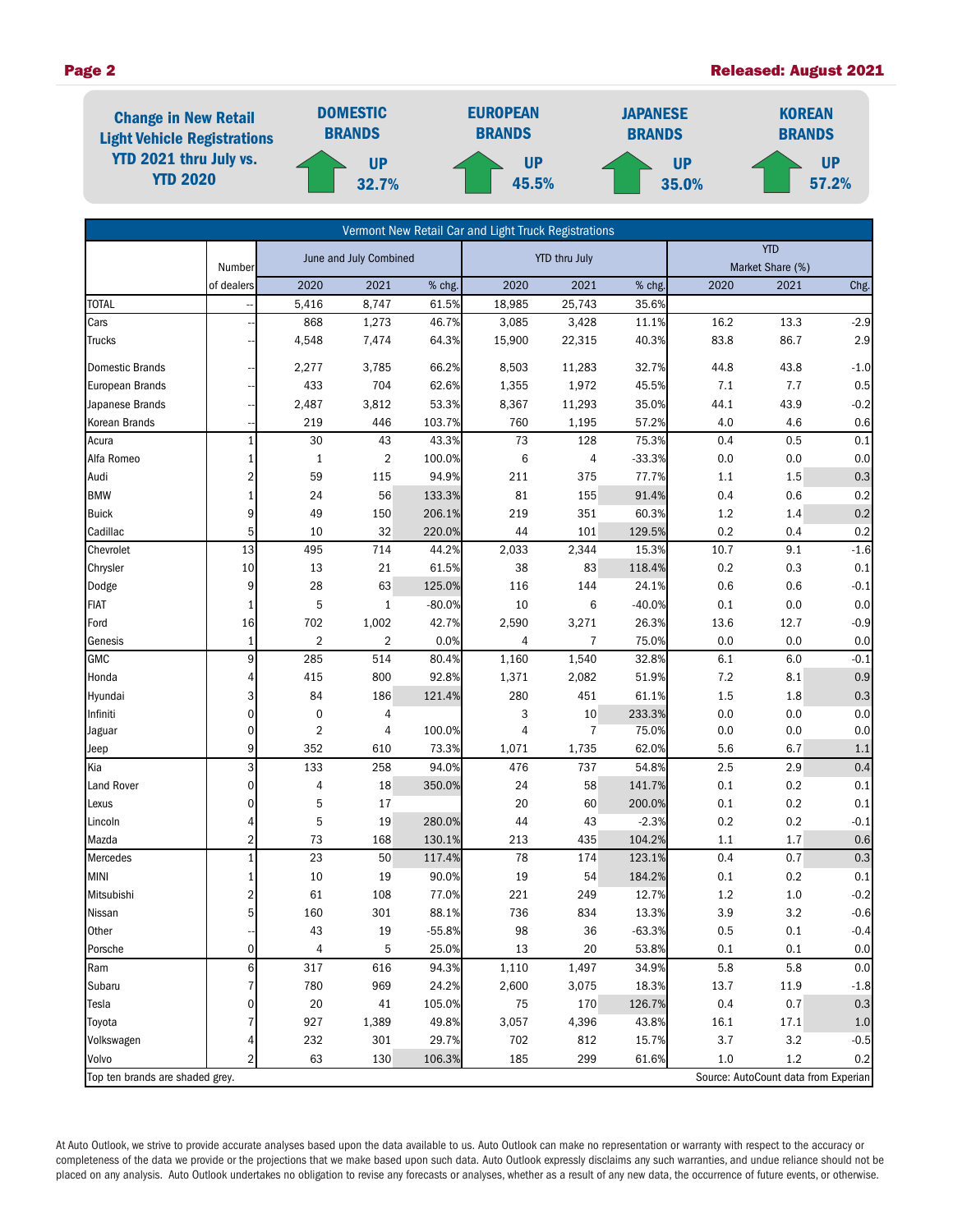



Registrations increased by more than 100% for Lexus, Cadillac, Tesla, Mercedes, Chrysler, and Mazda



Toyota, Ford, Subaru, Chevrolet, and Honda were market share leaders in Vermont

Data Source: AutoCount data from Experian.

Attribution notice: Any material quoted must be attributed to Vermont Auto Outlook, published by Auto Outlook, Inc. on behalf of the Vermont Vehicle and Automotive Distributors Association. Data source must also be shown as "Data Source: AutoCount Data from Experian." Please contact the association with any questions or comments regarding the publication.